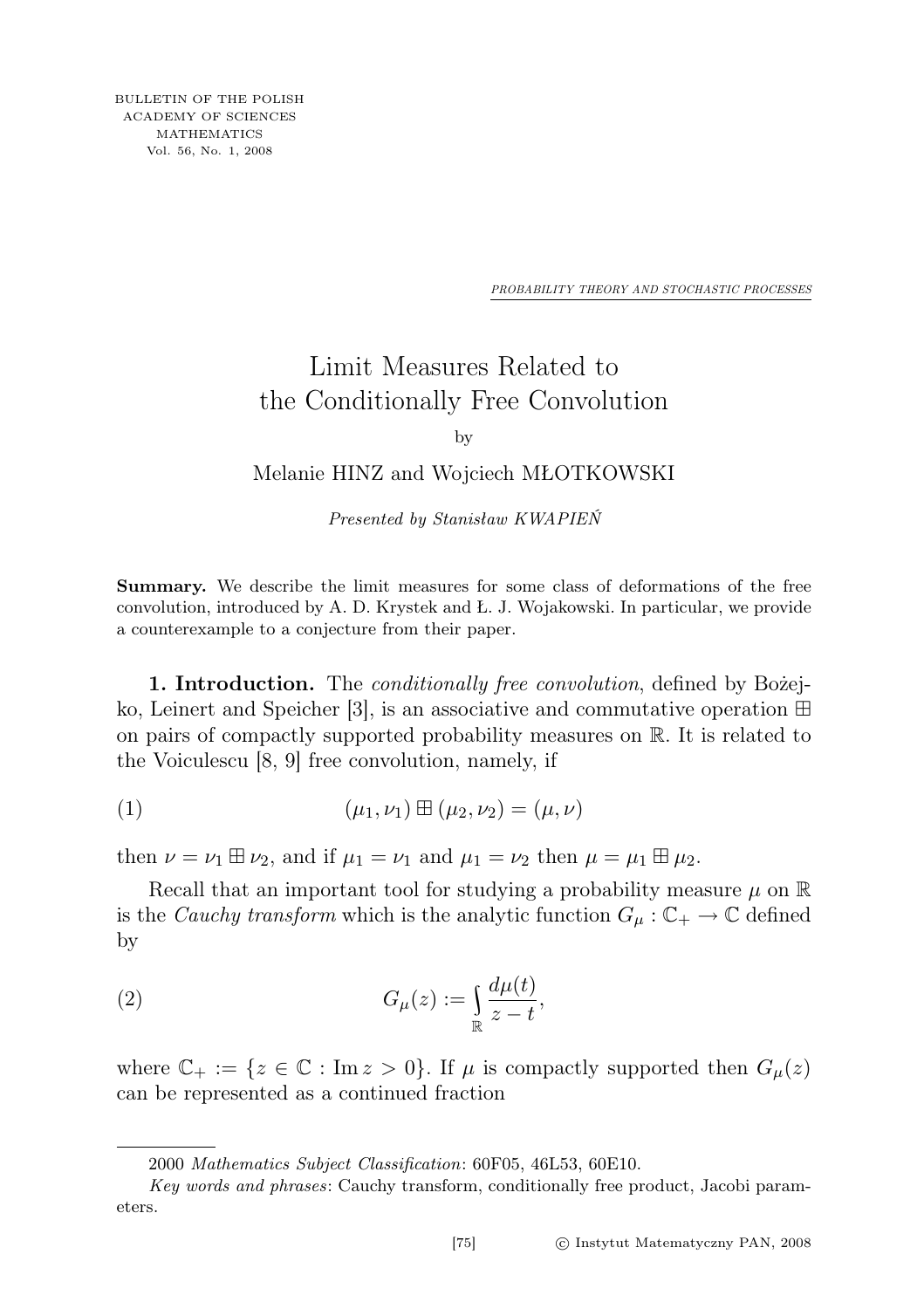(3) 
$$
G_{\mu}(z) = \frac{1}{z - u_0 - \frac{\alpha_0}{z - u_1 - \frac{\alpha_1}{z - u_2 - \frac{\alpha_2}{z - u_3 - \frac{\alpha_3}{\ddots}}}}}
$$

The Jacobi parameters satisfy:  $\alpha_k \geq 0$ ,  $u_k \in \mathbb{R}$  and if  $\alpha_m = 0$  for some  $m \geq 0$ then  $\alpha_n = u_n = 0$  for all  $n > m$ . The coefficient  $\alpha_0$  is called the variance of  $\mu$  and denoted by  $V(\mu)$ . Let  $\mathcal{M}_c$  denote the class of compactly supported probability measures on R. We will need the following two properties, which can be found in Chihara's monograph [4].

PROPOSITION 1.1. Assume that  $\mu \in \mathcal{M}_c$  with the Cauchy transform (3). Then:

- (i)  $\mu$  is symmetric (i.e.  $\mu(A) = \mu(-A)$  for every Borel subset A of  $\mathbb{R}$ ) if and only if  $u_k = 0$  for every  $k \geq 0$ .
- (ii) The support of  $\mu$  is contained in the halfline  $[0, \infty)$  if and only if there exists a sequence  $\{\lambda_m\}_{m\geq 0}$  of nonnegative numbers such that for every  $m \ge 0$  we have  $\alpha_m = \lambda_{2m} \cdot \lambda_{2m+1}$  and  $u_m = \lambda_{2m} + \lambda_{2m-1}$ , under the convention that  $\lambda_{-1} = 0$ .

The numbers  $\lambda_m$  are the nonnegative (i.e. upper) Jacobi parameters for the symmetric measure  $\mu_{sym}$  defined by  $\int_{\mathbb{R}} f(t^2) d\mu_{sym}(t) = \int_{\mathbb{R}} f(t) d\mu(t)$ .

To define the conditionally free convolution we define two transforms. For  $\mu, \nu \in \mathcal{M}_c$  we define  $R_{\nu}, R_{\mu,\nu}$  as the complex functions which satisfy

(4) 
$$
\frac{1}{G_{\nu}(z)} = z - R_{\nu}(G_{\nu}(z)),
$$

(5) 
$$
\frac{1}{G_{\mu}(z)} = z - R_{\mu,\nu}(G_{\nu}(z))
$$

(the former is the Voiculescu free transform). For  $\mu_1, \nu_1, \mu_2, \nu_2 \in \mathcal{M}_c$  the conditionally free convolution (1) is defined by the equalities

(6) 
$$
R_{\nu}(z) = R_{\nu_1}(z) + R_{\nu_2}(z),
$$

(7) 
$$
R_{\mu,\nu}(z) = R_{\mu_1,\nu_1}(z) + R_{\mu_2,\nu_2}(z).
$$

Now, assume that a map  $T: \mathcal{M}_c \to \mathcal{M}_c$  satisfies the following condition (Bożejko property): if

(8) 
$$
(\mu_1, T\mu_1) \boxplus (\mu_2, T\mu_2) = (\mu, \nu)
$$

then  $\nu = T\mu$ . Defining  $\mu_1 \boxplus_T \mu_2 := \mu$  we obtain an associative and commutative operation  $\boxplus_T$  on  $\mathcal{M}_c$ . For example, if  $T\mu = \mu$  for every  $\mu \in \mathcal{M}_c$  then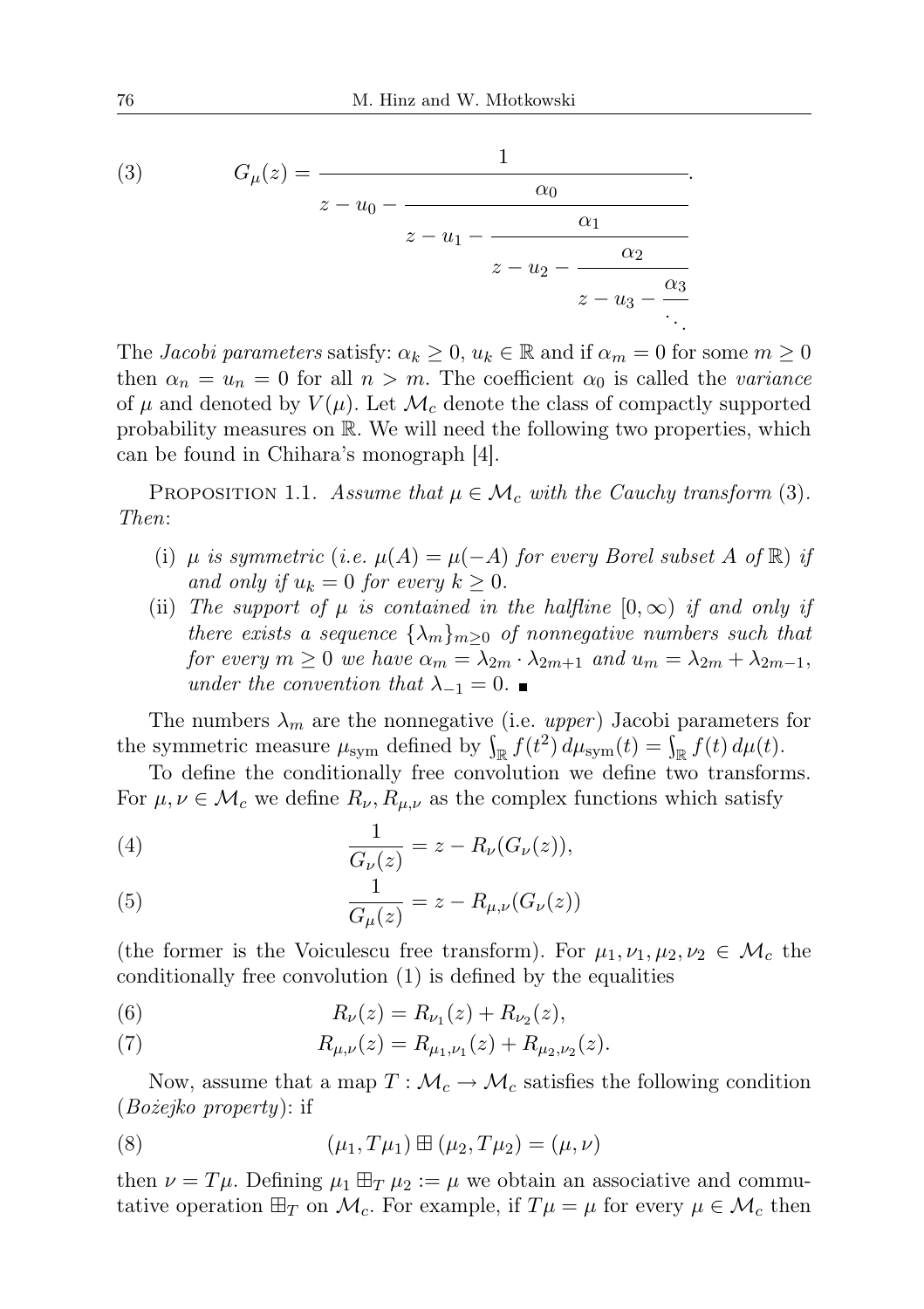$\boxplus_T$  is the Voiculescu free convolution  $\boxplus$ , and if  $T\mu = \delta_0$  for every  $\mu \in \mathcal{M}_c$ then  $\boxplus_T$  becomes the Boolean convolution  $\boxplus$ .

**2. The**  $\phi$ **-convolution.** From now on we fix  $\phi \in \mathcal{M}_c$  which is infinitely divisible with respect to  $\boxplus$  (examples can be found in [7, 2, 5]). Let

(9) 
$$
G_{\phi}(z) = \frac{1}{z - \beta_0 - \frac{\gamma_0}{z - \beta_1 - \frac{\gamma_1}{z - \beta_2 - \frac{\gamma_2}{z - \beta_3 - \frac{\gamma_3}{\gamma_3}}}}}
$$

be its Cauchy transform. Krystek and Wojakowski [6] defined a convolution  $\boxplus_{\phi}$  in the following way. For  $\mu \in \mathcal{M}_c$ , we put  $T\mu := \phi^{\boxplus V(\mu)}$  (the free power of  $\phi$ ). Then T has the Bożejko property (Theorem 7 in [6]) and we set  $\boxplus_{\phi} := \boxplus_T$ . The authors of [6] found the related limit measures only in the case when  $\phi$  is either the Wigner or the free Poisson measure.

We are going to exhibit the relation between the Jacobi parameters of  $\phi$  and those of the limit measures with respect to  $\boxplus_{\phi}$ . In particular we will verify the hypothesis given in [6, Remark 10].

For  $\mu \in \mathcal{M}_c$  and  $\lambda > 0$  we define *dilation* of  $\mu$  by  $\mathcal{D}_{\lambda}\mu(A) := \mu(\lambda^{-1}A)$ . Denote by  $\gamma_m^{(\lambda)}$ ,  $\beta_m^{(\lambda)}$  the Jacobi parameters of the free power  $\phi^{\boxplus \lambda}$ .

THEOREM 2.1 (The central limit theorem). Assume that  $\mu \in \mathcal{M}_c$  satisfies  $\int_{\mathbb{R}} t \, d\mu(t) = 0$  and  $\int_{\mathbb{R}} t^2 \, d\mu(t) = \lambda$ . Then the sequence

(10) 
$$
\xi_{\lambda,N} := \mathcal{D}_{1/\sqrt{N}} \mu \boxplus_{\phi} \cdots \boxplus_{\phi} \mathcal{D}_{1/\sqrt{N}} \mu
$$

(N summands) is  $*$ -weakly convergent to the measure  $\xi_{\lambda} \in \mathcal{M}_c$  such that

(11) 
$$
G_{\xi_{\lambda}}(z) = \frac{1}{z - \frac{\lambda}{z - \beta_0^{(\lambda)} - \frac{\gamma_0^{(\lambda)}}{z - \beta_1^{(\lambda)} - \frac{\gamma_1^{(\lambda)}}{z - \beta_2^{(\lambda)} - \frac{\gamma_2^{(\lambda)}}{z - \beta_2^{(\lambda)} - \frac{\gamma_2^{(\lambda)}}{z - \beta_2^{(\lambda)} - \frac{\gamma_2^{(\lambda)}}{z - \beta_2^{(\lambda)} - \frac{\gamma_2^{(\lambda)}}{z - \beta_2^{(\lambda)} - \frac{\gamma_2^{(\lambda)}}{z - \beta_2^{(\lambda)} - \frac{\gamma_2^{(\lambda)}}{z - \beta_2^{(\lambda)} - \frac{\gamma_2^{(\lambda)}}{z - \beta_2^{(\lambda)} - \frac{\gamma_2^{(\lambda)}}{z - \beta_2^{(\lambda)} - \frac{\gamma_2^{(\lambda)}}{z - \beta_2^{(\lambda)} - \frac{\gamma_2^{(\lambda)}}{z - \beta_2^{(\lambda)} - \frac{\gamma_2^{(\lambda)}}{z - \beta_2^{(\lambda)} - \frac{\gamma_2^{(\lambda)}}{z - \beta_2^{(\lambda)} - \frac{\gamma_2^{(\lambda)}}{z - \beta_2^{(\lambda)} - \frac{\gamma_2^{(\lambda)}}{z - \beta_2^{(\lambda)} - \frac{\gamma_2^{(\lambda)}}{z - \beta_2^{(\lambda)} - \frac{\gamma_2^{(\lambda)}}{z - \beta_2^{(\lambda)} - \frac{\gamma_2^{(\lambda)}}{z - \beta_2^{(\lambda)} - \frac{\gamma_2^{(\lambda)}}{z - \beta_2^{(\lambda)} - \frac{\gamma_2^{(\lambda)}}{z - \beta_2^{(\lambda)} - \frac{\gamma_2^{(\lambda)}}{z - \beta_2^{(\lambda)} - \frac{\gamma_2^{(\lambda)}}{z - \beta_2^{(\lambda)} - \frac{\gamma_2^{(\lambda)}}{z - \beta_2^{(\lambda)} - \frac{\gamma_2^{(\lambda)}}{z - \beta_2^{(\lambda)} - \frac{\gamma_2^{(\lambda)}}{z - \beta_2^{(\lambda)} - \frac{\gamma_2^{(\lambda)}}{z - \beta_2^{(\lambda)} - \frac{\gamma_2^{(\lambda)}}{z - \beta_2^{(\lambda)} - \frac{\gamma_2^{(\lambda)}}{z - \beta_2^{(\lambda)} - \frac{\gamma_2^{(\lambda)}}{z - \beta_2^{(\lambda)} - \frac{\gamma_2^{(\lambda)}}{z - \beta_2^{(\lambda)} - \frac{\gamma_2^{(\lambda)}}{z - \beta_2^{(\lambda)} - \frac{\gamma_2^{(\lambda)}}{z - \beta_
$$

In particular,  $\xi$  is symmetric if and only if  $\phi$  is symmetric.

Proof. By (a slightly generalized version of) Theorem 8 in [6] and (5) we have  $1/G_{\xi_{\lambda}}(z) = z - \lambda G_{\phi^{\boxplus \lambda}}(z)$ , which proves (11). It remains to use Proposition 1.1(i).  $\blacksquare$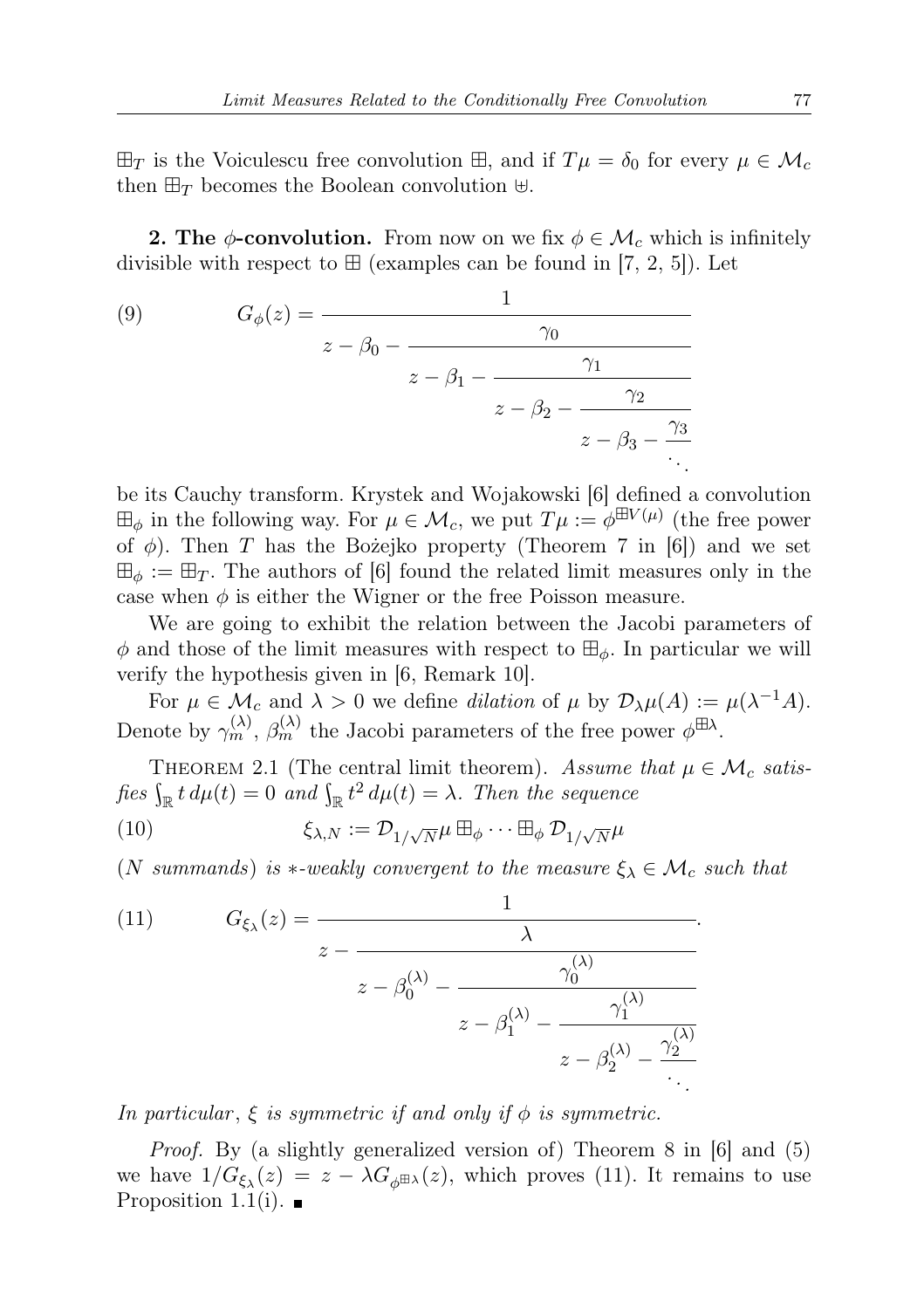THEOREM 2.2 (The Poisson limit theorem). For 
$$
\lambda > 0
$$
 the sequence  
\n(12)  $\varrho_{\lambda,N} := \left( \left( 1 - \frac{\lambda}{N} \right) \delta_0 + \frac{\lambda}{N} \delta_1 \right) \boxplus_{\phi} \cdots \boxplus_{\phi} \left( \left( 1 - \frac{\lambda}{N} \right) \delta_0 + \frac{\lambda}{N} \delta_1 \right)$ 

(N summands) is  $\ast$ -weakly convergent to the measure  $\rho_{\lambda}$  which satisfies

(13) 
$$
G_{\varrho_{\lambda}}(z) = \frac{1}{z - \lambda - \frac{\lambda}{z - \beta_0^{(\lambda)} - 1 - \frac{\gamma_0^{(\lambda)}}{z - \beta_1^{(\lambda)} - \frac{\gamma_1^{(\lambda)}}{z - \beta_2^{(\lambda)} - \frac{\gamma_2^{(\lambda)}}{z - \beta_2^{(\lambda)} - \frac{\gamma_2^{(\lambda)}}{z - \beta_2^{(\lambda)} - \frac{\gamma_2^{(\lambda)}}{z - \beta_2^{(\lambda)} - \frac{\gamma_2^{(\lambda)}}{z - \beta_2^{(\lambda)} - \frac{\gamma_2^{(\lambda)}}{z - \beta_2^{(\lambda)} - \frac{\gamma_2^{(\lambda)}}{z - \beta_2^{(\lambda)} - \frac{\gamma_2^{(\lambda)}}{z - \beta_2^{(\lambda)} - \frac{\gamma_2^{(\lambda)}}{z - \beta_2^{(\lambda)} - \frac{\gamma_2^{(\lambda)}}{z - \beta_2^{(\lambda)} - \frac{\gamma_2^{(\lambda)}}{z - \beta_2^{(\lambda)} - \frac{\gamma_2^{(\lambda)}}{z - \beta_2^{(\lambda)} - \frac{\gamma_2^{(\lambda)}}{z - \beta_2^{(\lambda)} - \frac{\gamma_2^{(\lambda)}}{z - \beta_2^{(\lambda)} - \frac{\gamma_2^{(\lambda)}}{z - \beta_2^{(\lambda)} - \frac{\gamma_2^{(\lambda)}}{z - \beta_2^{(\lambda)} - \frac{\gamma_2^{(\lambda)}}{z - \beta_2^{(\lambda)} - \frac{\gamma_2^{(\lambda)}}{z - \beta_2^{(\lambda)} - \frac{\gamma_2^{(\lambda)}}{z - \beta_2^{(\lambda)} - \frac{\gamma_2^{(\lambda)}}{z - \beta_2^{(\lambda)} - \frac{\gamma_2^{(\lambda)}}{z - \beta_2^{(\lambda)} - \frac{\gamma_2^{(\lambda)}}{z - \beta_2^{(\lambda)} - \frac{\gamma_2^{(\lambda)}}{z - \beta_2^{(\lambda)} - \frac{\gamma_2^{(\lambda)}}{z - \beta_2^{(\lambda)} - \frac{\gamma_2^{(\lambda)}}{z - \beta_2^{(\lambda)} - \frac{\gamma_2^{(\lambda)}}{z - \beta_2^{(\lambda)} - \frac{\gamma_2^{(\lambda)}}{z - \beta_2^{(\lambda)} - \frac{\gamma_2^{(\lambda)}}{z - \beta_2^{(\lambda)} - \frac{\gamma_2^{(\lambda)}}{z - \beta_2^{(\lambda)} - \frac{\gamma_2^{(\lambda)}}{z - \beta_2^{(\lambda)} - \frac{\gamma_2^{(\lambda)}}{z - \beta_2^{(\lambda)} - \frac{\gamma_2^{(\lambda
$$

Moreover, the support of  $\varrho_{\lambda}$  is contained in  $[0,\infty)$  if and only if the support of  $\phi$  is contained in  $[0, \infty)$ .

Proof. According to Theorem 9 in [6] and formula (5) we have

(14) 
$$
\frac{1}{G_{\varrho_{\lambda}}(z)} = z - \frac{\lambda}{1 - G_{\varphi \boxplus \lambda}(z)} = z - \lambda - \frac{\lambda}{\frac{1}{G_{\varphi \boxplus \lambda}(z)} - 1},
$$

which leads to (13).

Assume that  $\text{supp}(\phi) \subseteq [0,\infty)$ ; then also  $\text{supp}(\phi^{\boxplus \lambda}) \subseteq [0,\infty)$ . Let  $\{\lambda_m\}_{m=0}^{\infty}$  be the sequence of upper Jacobi parameters of  $(\phi^{\text{H}\lambda})_{\text{sym}}$ , according to Proposition 1.1(ii). Then the numbers  $\lambda'_0 := \lambda$ ,  $\lambda'_1 := 1$  and  $\lambda'_k := \lambda_{k-2}$ for  $k \geq 2$  are the upper Jacobi parameters for  $(\varrho_{\lambda})_{sym}$ . On the other hand, if the support of  $\varrho_{\lambda}$  is contained in  $[0, \infty)$  and if  $\lambda_m^j$  are the upper Jacobi parameters of  $(\varrho_\lambda)_{sym}$  then  $\lambda'_0 = \lambda$ ,  $\lambda'_1 = 1$  and the numbers  $\lambda_{m+2}$ ,  $m \ge 0$ , are the upper Jacobi parameters of  $(\phi^{\boxplus \lambda})_{\text{sym}}$ .

3. A family of infinitely divisible measures. Here we will show that the limit measures  $\xi_{\lambda}$  and  $\varrho_{\lambda}$  are  $\boxplus_{\phi}$ -infinitely divisible. More generally, for  $\lambda > 0, u, v \in \mathbb{R}$ , let  $\mu = \mu(\lambda, u, v)$  denote a measure such that

(15) 
$$
G_{\mu}(z) = \frac{1}{z - u - \frac{\lambda}{z - \beta_0^{(\lambda)} - v - \frac{\gamma_0^{(\lambda)}}{z - \beta_1^{(\lambda)} - \frac{\gamma_1^{(\lambda)}}{z - \beta_2^{(\lambda)} - \frac{\gamma_2^{(\lambda)}}{z - \beta_2^{(\lambda)} - \frac{\gamma_2^{(\lambda)}}{z - \beta_2^{(\lambda)} - \frac{\gamma_2^{(\lambda)}}{z - \beta_2^{(\lambda)} - \frac{\gamma_2^{(\lambda)}}{z - \beta_2^{(\lambda)} - \frac{\gamma_2^{(\lambda)}}{z - \beta_2^{(\lambda)} - \frac{\gamma_2^{(\lambda)}}{z - \beta_2^{(\lambda)} - \frac{\gamma_2^{(\lambda)}}{z - \beta_2^{(\lambda)} - \frac{\gamma_2^{(\lambda)}}{z - \beta_2^{(\lambda)} - \frac{\gamma_2^{(\lambda)}}{z - \beta_2^{(\lambda)} - \frac{\gamma_2^{(\lambda)}}{z - \beta_2^{(\lambda)} - \frac{\gamma_2^{(\lambda)}}{z - \beta_2^{(\lambda)} - \frac{\gamma_2^{(\lambda)}}{z - \beta_2^{(\lambda)} - \frac{\gamma_2^{(\lambda)}}{z - \beta_2^{(\lambda)} - \frac{\gamma_2^{(\lambda)}}{z - \beta_2^{(\lambda)} - \frac{\gamma_2^{(\lambda)}}{z - \beta_2^{(\lambda)} - \frac{\gamma_2^{(\lambda)}}{z - \beta_2^{(\lambda)} - \frac{\gamma_2^{(\lambda)}}{z - \beta_2^{(\lambda)} - \frac{\gamma_2^{(\lambda)}}{z - \beta_2^{(\lambda)} - \frac{\gamma_2^{(\lambda)}}{z - \beta_2^{(\lambda)} - \frac{\gamma_2^{(\lambda)}}{z - \beta_2^{(\lambda)} - \frac{\gamma_2^{(\lambda)}}{z - \beta_2^{(\lambda)} - \frac{\gamma_2^{(\lambda)}}{z - \beta_2^{(\lambda)} - \frac{\gamma_2^{(\lambda)}}{z - \beta_2^{(\lambda)} - \frac{\gamma_2^{(\lambda)}}{z - \beta_2^{(\lambda)} - \frac{\gamma_2^{(\lambda)}}{z - \beta_2^{(\lambda)} - \frac{\gamma_2^{(\lambda)}}{z - \beta_2^{(\lambda)} - \frac{\gamma_2^{(\lambda)}}{z - \beta_2^{(\lambda)} - \frac{\gamma_2^{(\lambda)}}{z - \beta_2^{(\lambda)} - \frac{\gamma_2^{(\lambda)}}{z - \beta_2^{(\lambda)} - \frac{\gamma_2^{(\lambda)}}{z - \beta_2^{(\lambda)} - \frac{\gamma_2^{(\lambda)}}{z - \beta_
$$

Then we have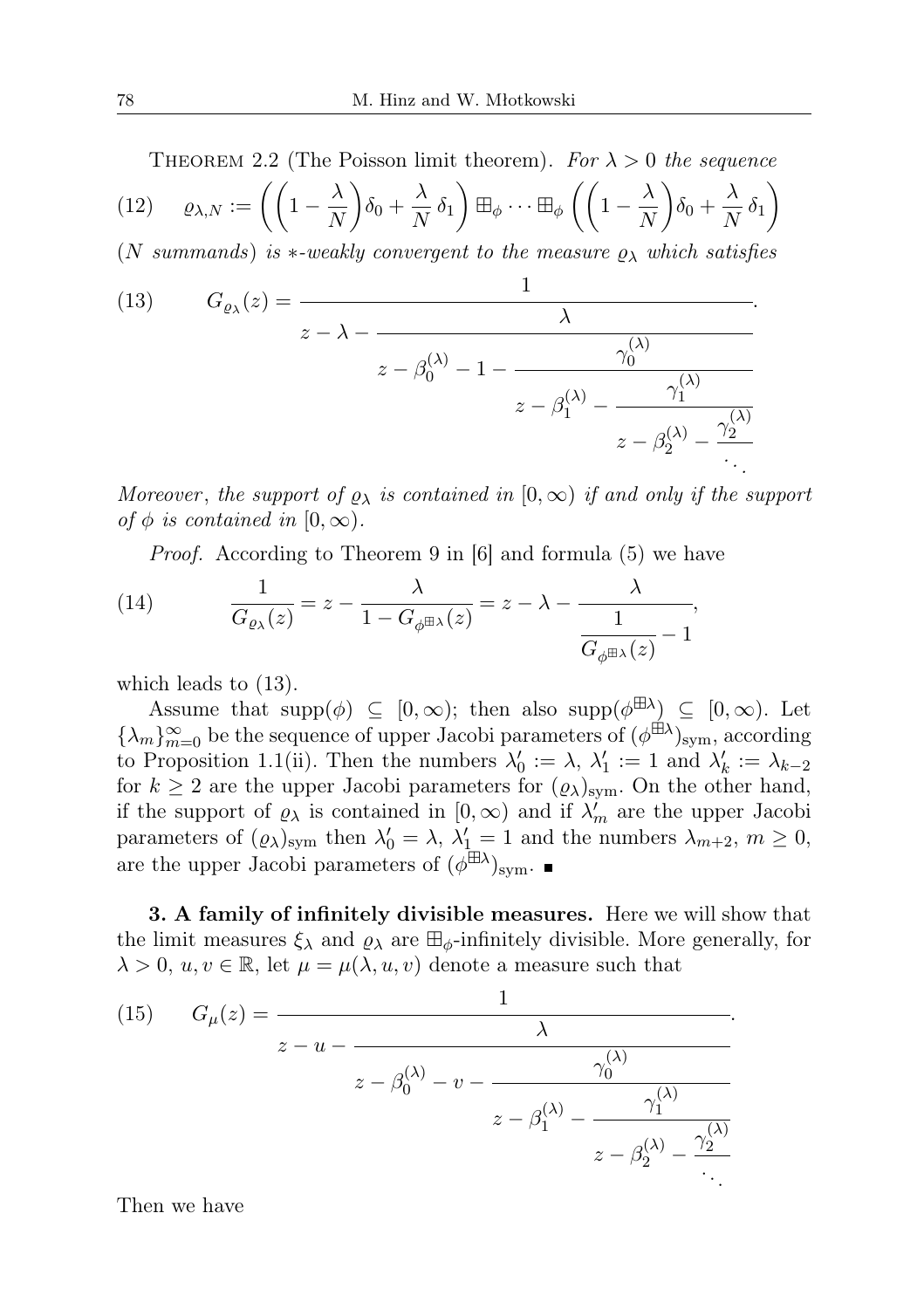THEOREM 3.1. For  $\lambda_1, \lambda_2, \lambda > 0$ ,  $u_1, u_2, u, v \in \mathbb{R}$  and  $t > 0$  we have

(16)  $\mu(\lambda_1, u_1, v) \boxplus_{\phi} \mu(\lambda_2, u_2, v) = \mu(\lambda_1 + \lambda_2, u_1 + u_2, v)$ 

and

(17) 
$$
\mu(\lambda, u, v)^{\boxplus_{\phi} t} = \mu(t\lambda, tu, v).
$$

In particular,  $\mu(\lambda, u, v)$  is infinitely divisible with respect to  $\mathbb{H}_{\phi}$ .

*Proof.* For  $\mu = \mu(\lambda, u, v)$  we have  $V(\mu) = \lambda$  and

(18) 
$$
\frac{1}{G_{\mu}(z)} = z - u - \frac{\lambda}{\frac{1}{G_{\phi^{\boxplus \lambda}}(z)} - v} = z - u - \frac{\lambda G_{\phi^{\boxplus \lambda}}(z)}{1 - vG_{\phi^{\boxplus \lambda}}(z)},
$$

hence, by  $(5)$ ,

(19) 
$$
R_{\mu,\phi^{\boxplus \lambda}}(z) = u + \frac{\lambda z}{1 - vz},
$$

which leads to the formulas (16) and (17).

**4. An example.** In [6] the authors conjecture that for every  $\boxplus$ -infinitely divisible compactly supported probability measure  $\phi$  the limit measures have eventually constant Jacobi parameters. In view of Theorems 2.1 and 2.2 this is equivalent to the statement that every  $\boxplus$ -infinitely divisible compactly supported probability measure  $\phi$  has eventually constant Jacobi parameters. The aim of this section is to provide a counterexample to this statement, thus disproving the conjecture. We are indebted to Professor Nobuaki Obata for suggesting the measure that will serve here as the counterexample.

Fix  $\lambda > 0$  and let  $\varrho_{\lambda}$  denote the free Poisson (i.e. the Marchenko–Pastur) distribution with parameter  $\lambda$ . It is know that  $\varrho_{\lambda}$  is  $\boxplus$ -infinitely divisible and has compact support contained in  $[0, \infty)$ . Take the reflection  $\hat{\varrho}_{\lambda}$ , i.e.  $\widehat{\varrho}_{\lambda}(E) := \varrho_{\lambda}(-E)$ . Then we have

$$
R_{\varrho_{\lambda}}(w) = \frac{\lambda}{1 - w}
$$
 and  $R_{\widehat{\varrho}_{\lambda}}(w) = -R_{\varrho_{\lambda}}(-w) = \frac{-\lambda}{1 + w}$ .

Now we define  $\phi := \rho_{\lambda} \boxplus \widehat{\rho}_{\lambda}$ . Then  $\phi$  is  $\boxplus$ -infinitely divisible and compactly supported. We also have

(20) 
$$
R_{\phi}(w) = \frac{2\lambda w}{1 - w^2}.
$$

By  $(4)$  we have

(21) 
$$
\frac{1}{G_{\phi}(z)} = z - R_{\phi}(G_{\phi}(z)) = z - \frac{2\lambda G_{\phi}(z)}{1 - G_{\phi}(z)^2},
$$

which leads to the equation

(22) 
$$
zG_{\phi}(z)^{3} + (2\lambda - 1)G_{\phi}(z)^{2} - zG_{\phi}(z) + 1 = 0.
$$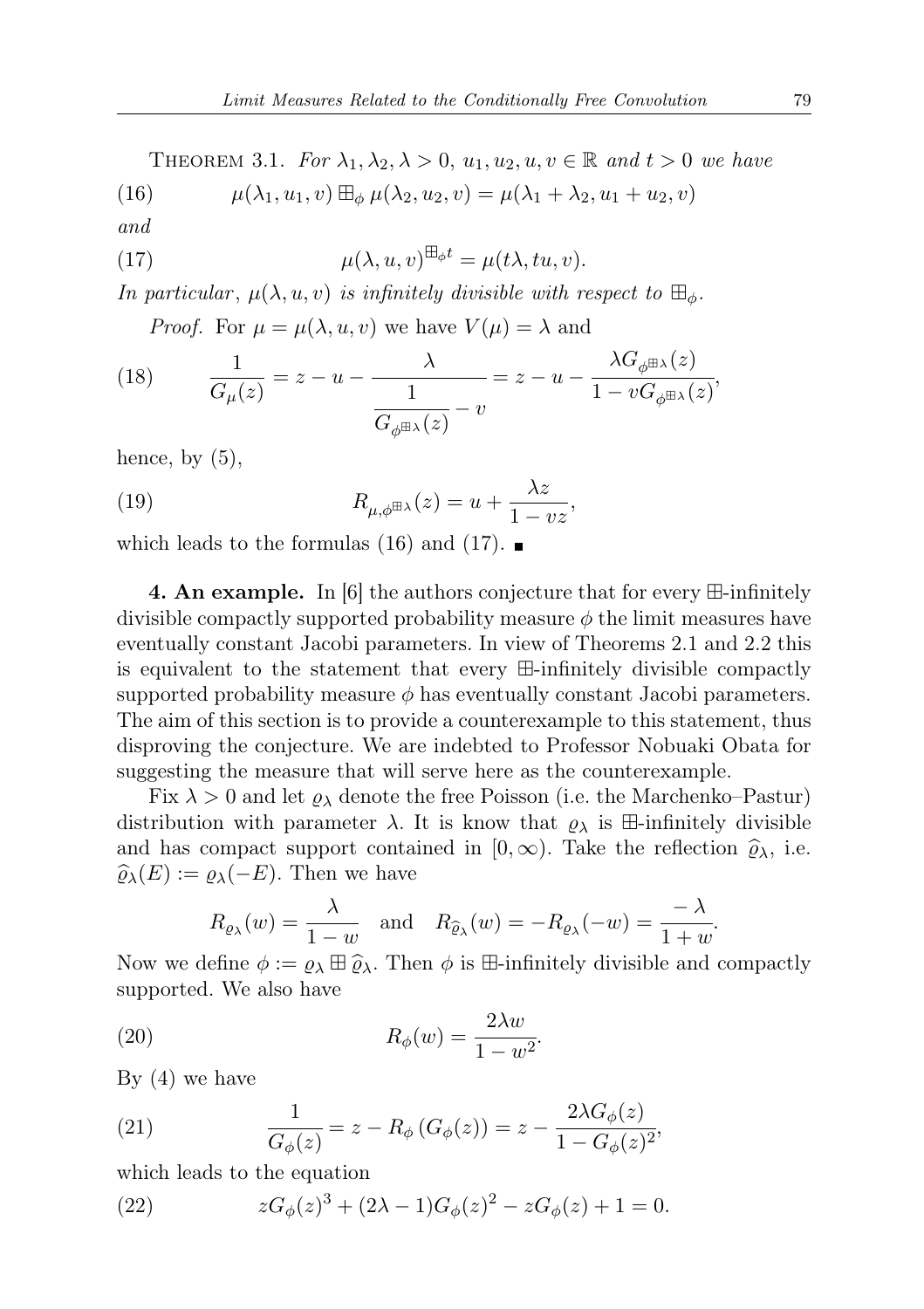We are going to prove

THEOREM 4.1. The Jacobi parameters of  $\phi$  are not eventually constant.

*Proof.* Suppose that the Jacobi parameters of  $\phi$  are eventually constant. Then we have

(23) 
$$
G_{\phi}(z) = \frac{1}{z - \beta_0 - \frac{\gamma_0}{z - \beta_1 - \frac{\gamma_1}{\beta_0}}}
$$

$$
\frac{z - \beta_0 - \frac{\gamma_1}{\beta_0 - \gamma_0}}{z - \beta_0 - \gamma_n G_0(z)}}
$$

for some  $n \geq 0$ ,  $\beta_k \in \mathbb{R}$ ,  $\gamma_k > 0$ , where

(24) 
$$
G_0(z) = \frac{1}{z - u - \frac{a}{z - u - \frac{a}{\ddots}}}
$$

for some  $u \in \mathbb{R}$ ,  $a \geq 0$ . Then  $G_0(z)$  satisfies the equation

(25) 
$$
aG_0(z)^2 - (z - u)G_0(z) + 1 = 0.
$$

By induction on  $n$  one can show that

(26) 
$$
G_{\phi}(z) = \frac{A(z) + B(z)G_0(z)}{C(z) + D(z)G_0(z)},
$$

where  $A(z), B(z), C(z), D(z)$  are polynomials of degree  $n, n-1, n+1, n$ , respectively, with real coefficients. From (26) we have

(27) 
$$
G_0(z) = \frac{C(z)G_{\phi}(z) - A(z)}{B(z) - D(z)G_{\phi}(z)}.
$$

Combining (25) and (27) we get

(28) 
$$
G_{\phi}(z)^{2} = R(z)G_{\phi}(z) + S(z),
$$

where  $R(z)$  and  $S(z)$  are rational functions with real coefficients. Substituting this three times to (22) we find that  $G_{\phi}(z)$  is a rational function with real coefficients. That, in turn, implies that  $\phi$  has finite support. In view of Theorem 3.1 in |1|, the only  $\boxplus$ -infinitely divisible measures with finite support are the one-point measures  $\delta_u, u \in \mathbb{R}$ ; but then

$$
G_{\delta_u}(z) = \frac{1}{z - u} \quad \text{and} \quad R_{\delta_u}(w) = u,
$$

contrary to  $(20)$ .